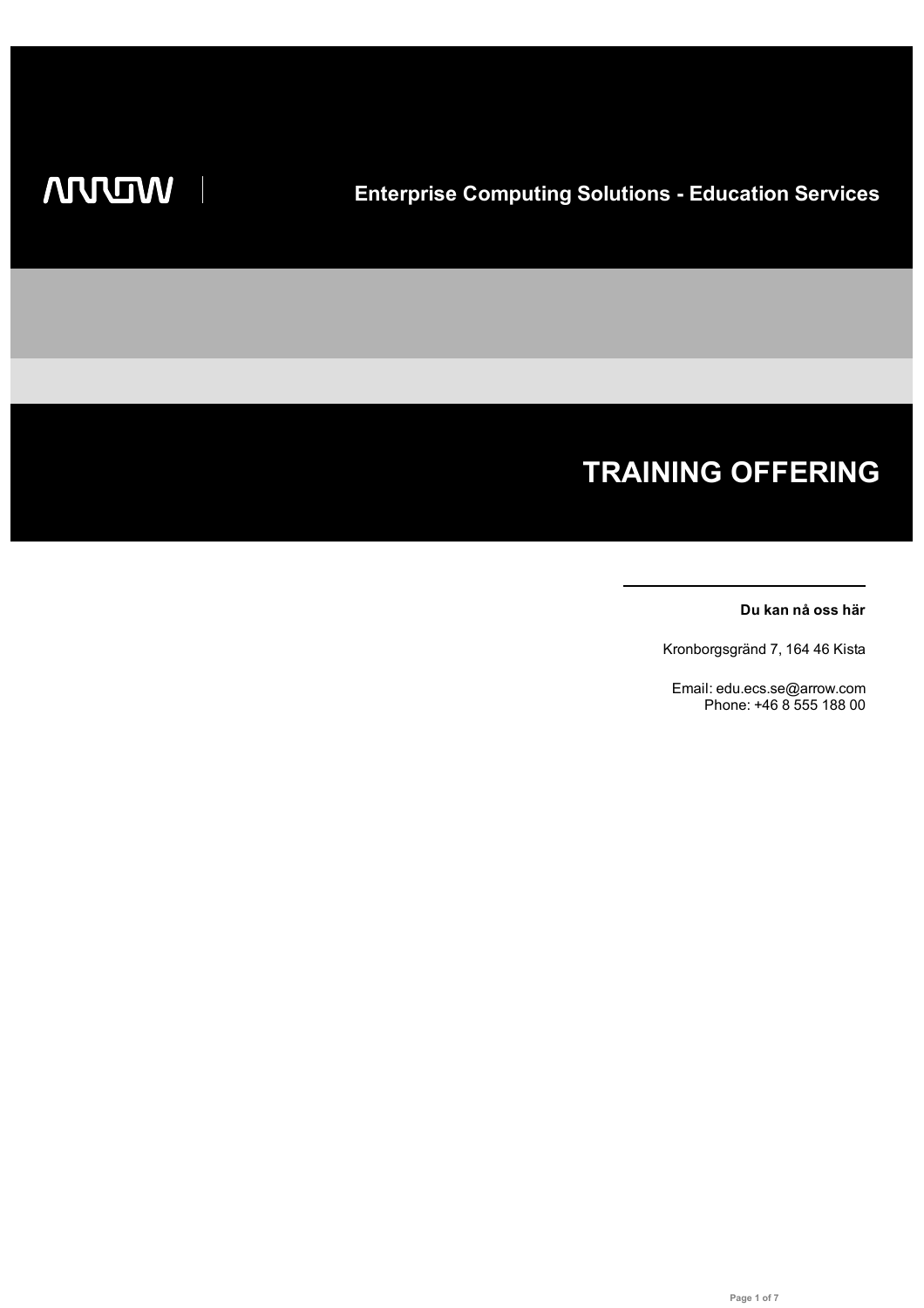# **Administering BIG-IP v16.1**

| <b>CODE:</b>     | <b>LENGTH:</b> | <b>PRICE:</b> |
|------------------|----------------|---------------|
| F5N BIG-OP-ADMIN | 2 day(s)       | kr19.500.00   |

#### **Description**

This 2-day course gives network administrators, network operators, and network engineers a functional understanding of the BIG-IP system as it is commonly deployed in an application delivery network. The course introduces students to the BIG-IP system, its configuration objects, how it processes traffic, and how typical administrative and operational activities are performed. The course includes lecture, hands-on labs, interactive demonstrations, and discussions. Course Topics

- Getting started with the BIG-IP system
- Traffic processing with BIG-IP Local Traffic Manager (LTM)
- Using TMSH (TMOS Shell) command line interface
- Using NATs and SNATs
- Monitoring application health and managing object status
- Modifying traffic behavior with profiles, including SSL offload and re-encryption
- Modifying traffic behavior with persistence, including source address affinity and cookie persistence
- Troubleshooting the BIG-IP system, including logging (local, high-speed, and legacy remote logging), and using TCPDUMP
- User roles and administrative partitions
- vCMP concepts
- Configuring high availability (including active/standby and connection and persistence mirroring)

#### **Objectives**

After completing this course, participants will be able to complete the following tasks:

- Describe the role of the BIG-IP system as a full proxy device in an application delivery network
- Set up, start/restart/stop, license, and provision the BIG-IP system out-of-the-box
- Create a basic network configuration on the BIG-IP system including VLANs and self IPs
- Use the Configuration utility and TMSH to manage BIG-IP resources such as virtual servers, pools, pool members, nodes, profiles, and monitors
- Create, restore from, and manage BIG-IP archives
- View resource status, availability, and statistical information and use this information to determine how the BIG-IP system is currently processing traffic
- Use profiles to manipulate the way the BIG-IP system processes traffic through a virtual server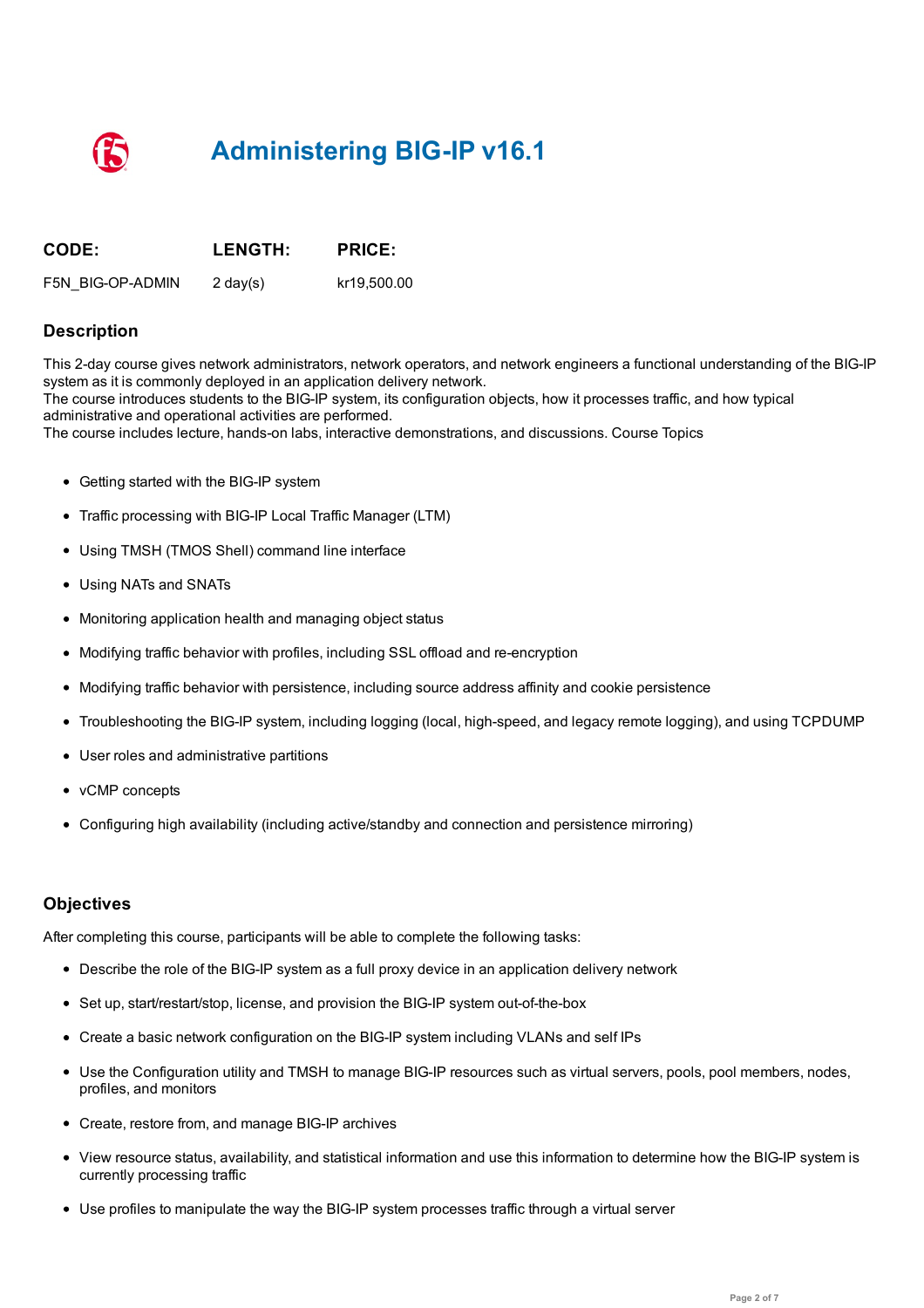- Perform basic troubleshooting and problem determination activities including using the iHealth diagnostic tool
- Support, and view traffic flow using TCPDUMP
- Understand and manage user roles and partitions
- Configure and manage a sync-failover device group with more than two members
- Configure stateful failover using connection mirroring and persistence mirroring

# **Audience**

This course is intended for network administrators, operators, and engineers responsible for managing the normal day-to-day operation and administration of a BIG-IP application delivery network. This course presents the prerequisite knowledge for many other of F5's BIG-IP instructor-led training courses.

#### **Prerequisites**

The following free web-based training courses, although optional, will be very helpful for any student with limited BIG-IP administration and configuration experience.

- Getting Started with BIG-IP web-based training
- Getting Started with Local Traffic Manager (LTM) web-based training

The following general network technology knowledge and experience are recommended before attending any F5 Global Training Services instructor-led course:

- OSI model encapsulation
- Routing and switching
- Ethernet and ARP
- TCP/IP concepts
- IP addressing and subnetting
- NAT and private IP addressing
- Default gateway
- Network firewalls
- LAN vs. WAN

#### **Programme**

Chapter 1: Setting Up the BIG-IP System

- Introducing the BIG-IP System
- Initially Setting Up the BIG-IP System
- Configuring the Management Interface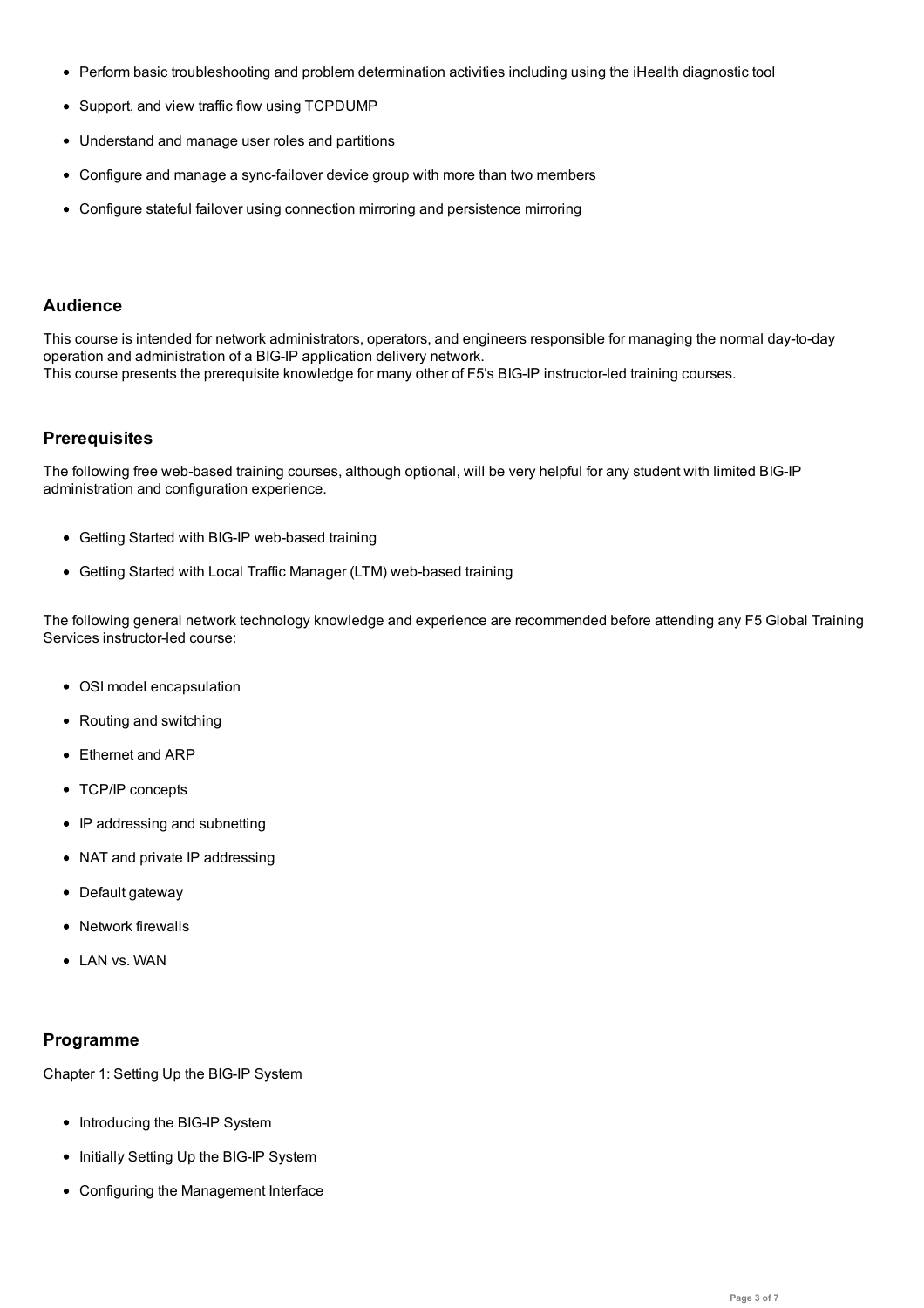- Provisioning Modules and Resources
- Importing a Device Certificate
- Specifying BIG-IP Platform Properties
- Configuring the Network
- Configuring Network Time Protocol (NTP) Servers
- Configuring Domain Name System (DNS) Settings
- Configuring High Availability Options
- Archiving the BIG-IP Configuration
- Leveraging F5 Support Resources and Tools

Chapter 2: Traffic Processing Building Blocks

- Identifying BIG-IP Traffic Processing Objects
- Configuring Virtual Servers and Pools
- Load Balancing Traffic
- Viewing Module Statistics and Logs
- Using the Traffic Management Shell (TMSH)
- Understanding the TMSH Hierarchical Structure
- Navigating the TMSH Hierarchy
- Managing BIG-IP Configuration State and Files
- BIG-IP System Configuration State
- Loading and Saving the System Configuration
- Shutting Down and Restarting the BIG-IP System
- Saving and Replicating Configuration Data (UCS and SCF)

Chapter 3: Using NATs and SNATs

- Address Translation on the BIG-IP System
- Mapping IP Addresses with NATs
- Solving Routing Issues with SNATs
- Configuring SNAT Auto Map on a Virtual Server
- Monitoring for and Mitigating Port Exhaustion

Chapter 4: Monitoring Application Health

- Introducing Monitors
- Types of Monitors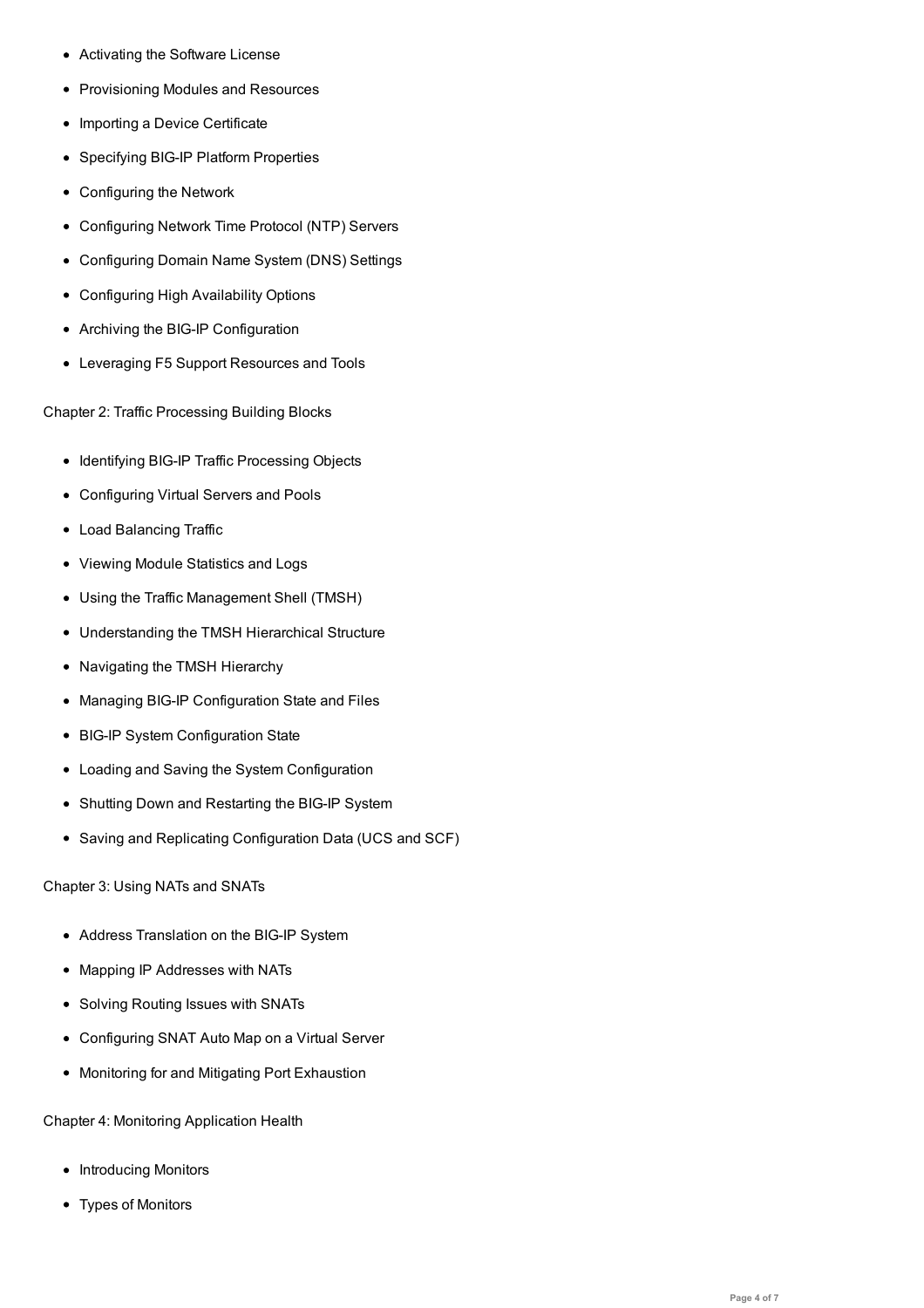- Configuring Monitors
- Assigning Monitors to Resources

Monitor Interval and Timeout Settings

- Managing Pool, Pool Member, and Node Status
- Using the Network Map

Chapter 5: Modifying Traffic Behavior with Profiles

- Introducing Profiles
- Understanding Profile Types and Dependencies
- Configuring and Assigning Profiles
- Introducing SSL Offload and SSL Re-Encryption

Chapter 6: Modifying Traffic Behavior with Persistence

- Understanding the Need for Persistence
- Introducing Source Address Affinity Persistence
- Managing Object State

Chapter 7: Administering the BIG-IP System

- Configuring Logging
- Legacy Remote Logging
- Introducing High Speed Logging (HSL)
- High-Speed Logging Filters
- HSL Configuration Objects
- Configuring High Speed Logging
- Using TCPDUMP on the BIG-IP System
- Leveraging the BIG-IP iHealth System
- Viewing BIG-IP System Statistics
- Defining User Roles and Administrative Partitions
- Leveraging vCMP

Chapter 8: Configuring High Availability

- Introducing Device Service Clustering (DSC)
- Preparing to Deploy a DSC Configuration
- Configuring DSC Communication Settings
- Establishing Device Trust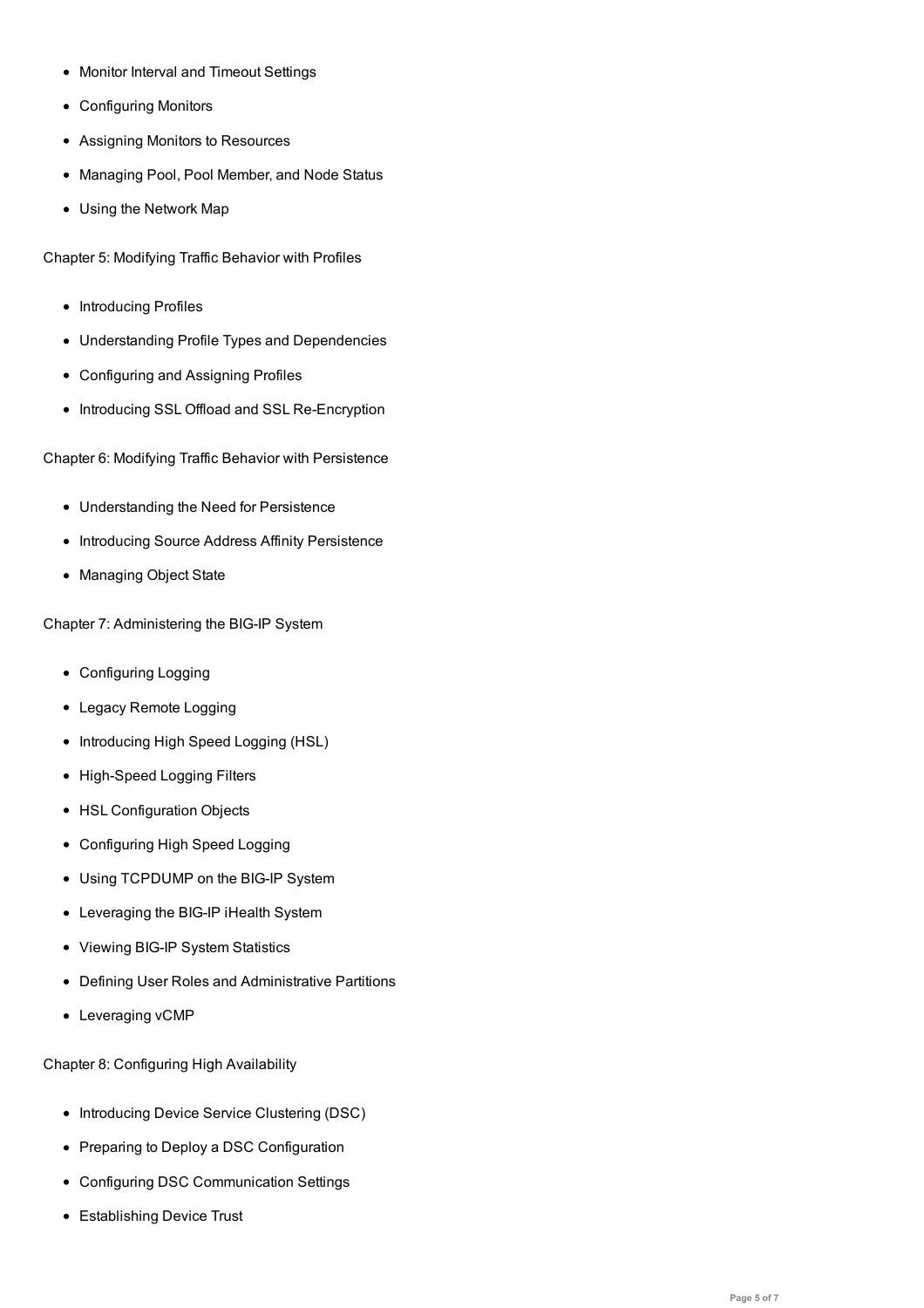- Establishing a Sync-Failover Device Group
- Synchronizing Configuration Data
- Exploring Traffic Group Behavior
- Understanding Failover Managers and Triggers
- Achieving Stateful Failover with Mirroring

#### **Follow on courses**

F5N\_BIG-LTM-CFG-3, Configuring BIG-IP LTM: Local Traffic Manager v.16.1 F5N\_BIG-DNS-I, Configuring BIG-IP DNS (formerly GTM) v.16.1 F5N\_BIG-AWF-CFG, Configuring F5 Advanced WAF (previously licensed as ASM) v16.1 F5N\_BIG-EGW-APM, Configuring BIG-IP APM: Access Policy Manager v.16.1 F5N\_BIG-IRULE-CFG, Developing iRules for BIG-IP v.16.1 F5N\_BIG-TRBL-INT2, Troubleshooting BIG-IP v.16.1

## **Test and Certification**

Exam 201 – TMOS Administration Prerequisite: Valid passing score on Exam 101 or valid F5-CTP, Sales Certification This is the second and final exam that must be completed successfully by candidates wishing to achieve F5 Certified! Administrator, BIG-IP status.

Passing this exam shows independence in performing day-to-day operations and basic troubleshooting of TMOS-based devices in various application environments after it has been installed, configured, and implemented.

Individuals may choose to complete their certification journey here or move on to pursue the Technical Professional, Technical Specialist, Cloud or Security Solutions certification tracks.

View Exam 201 study materials on AskF5

Exam vouchers can be purchased from Arrow ECS at an additional charge. Vouchers can be used at www.vue.com/f5 to schedule exams at a time and location convenient to the attendee. Course Changes since v15

No [significant](https://support.f5.com/csp/article/K29900360%23201) changes to course outline or materials since the v15 release.

Minor updates to the course include review and update of referenced knowledge articles, GUI screenshots, hardware platform images in introduction and chapter 1 slides and student guide pages, and removed information for obsolete topics such as Link Controller.

## **Further Information**

Course Changes since v15

No significant changes to course outline or materials since the v15 release.

Minor updates to the course include review and update of referenced knowledge articles, GUI screenshots, hardware platform images in introduction and chapter 1 slides and student guide pages, and removed information for obsolete topics such as Link Controller.

## **Session Dates**